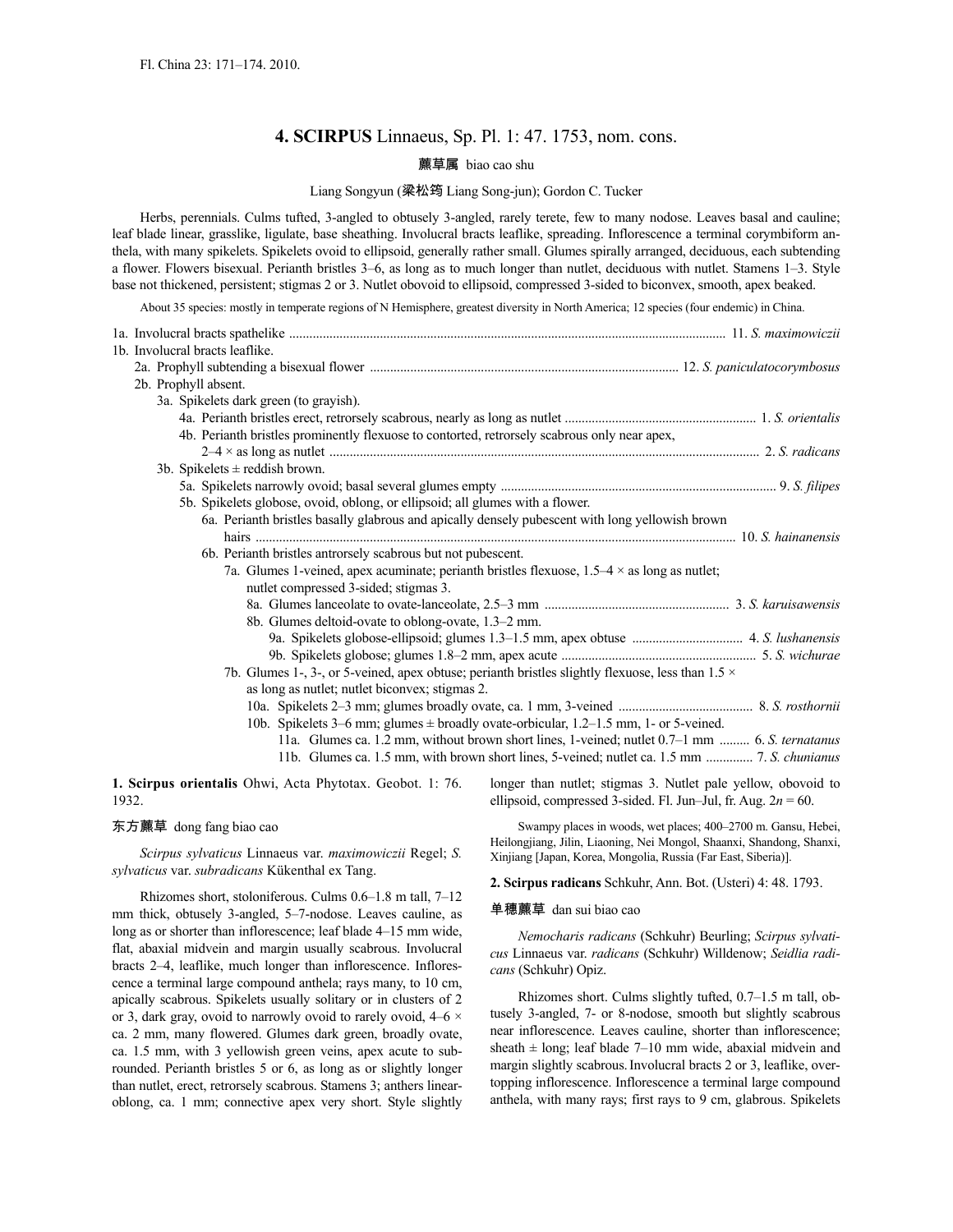solitary, oblong-ovoid to narrowly ovoid,  $5-8 \times ca$ . 2 mm, many flowered, apex acuminate. Glumes densely arranged, oblong, ca. 2 mm, membranous, both surfaces dark grayish black, midvein pale yellow, base sometimes straw-colored, margin apically ciliate, apex rounded. Perianth bristles 6, usually 2–4 × as long as nutlet, prominently flexuose, retrorsely scabrous only near apex. Anthers ca. 1 mm, linear-oblong. Style slightly short; stigmas 3. Nutlet pale yellow, obovoid, ca. 1 mm, compressed 3-sided. Fl. and fr. Jun–Sep. 2*n* = 56.

In water, swampy places; 400–900 m. Heilongjiang, Jilin, Liaoning, Nei Mongol [Japan, Kazakhstan, Korea, Mongolia, Russia; Europe].

**3. Scirpus karuisawensis** Makino, Bot. Mag. (Tokyo) 18: 119. 1904.

### 华东藨草 hua dong biao cao

*Scirpus fuirenoides* Maximowicz var. *jaluanus* Komarov; *S. jaluanus* (Komarov) Nakai ex Mori.

Rhizomes short. Culms 0.8–1.5 m tall, stout, rigid, obtusely 3-angled, 5–7-nodose, clothed at base with a few bladeless leaf sheaths. Leaves shorter than culm; sheath reddish brown; leaf blade linear, 4–10 mm wide, stiff. Involucral bracts 1–4, leaflike, overtopping inflorescence. Inflorescences consisting of a terminal and 2–4 lateral lax anthelae; lateral anthelae simple, with 5 or fewer ca. 7 cm rays; terminal decompound anthela with many rays. Spikelets in spherical clusters of 5–10, oblong to ovoid,  $5-9 \times 3-4$  mm, densely many flowered, apex obtuse. Glumes reddish brown, lanceolate to oblong-ovate, 2.5–3 mm, membranous, 1-veined, apex acute. Perianth bristles 6, white,  $3-4 \times$  as long as nutlet, basally flexuose, apically sparsely antrorsely scabrous. Anthers linear. Style of medium length; stigmas 3. Nutlet yellowish, oblong to obovoid, ca. 1 mm, compressed 3-sided, shiny, apex shortly beaked. Fl. and fr. Aug–Sep.

Wet places, swamps; 600–1200 m. Anhui, Guizhou, Heilongjiang, Henan, Hubei, Hunan, Jiangsu, Jilin, Liaoning, Shaanxi, Shandong, Yunnan, Zhejiang [Japan, Korea].

**4. Scirpus lushanensis** Ohwi, Acta Phytotax. Geobot. 7: 134. 1938.

# 庐山藨草 lu shan biao cao

*Scirpus lineatus* Michaux var. *lushanensis* (Ohwi) T. Koyama; *S. rongchenensis* F. Z. Li; *S. wichurae* Boeckeler var. *lushanensis* (Ohwi) T. Koyama.

Rhizomes short, stout. Culms 1–1.5 m tall, stout, erect, rigid, obtusely 3-angled, 5–8-nodose. Leaves shorter than culm; sheath usually reddish brown, 3–10 cm; leaf blade 0.5–1.5 cm wide,  $\pm$  stiff. Involucral bracts 2–4, leaflike, usually shorter to rarely longer than inflorescence. Inflorescences terminal and lateral, a large compound or decompound anthela, with many rays; first ray to 20 cm, slender; rays and peduncles scabrous. Spikelets mostly solitary, sometimes in clusters of 2–8, globoseellipsoid, 2.5–3.5 mm, densely many flowered, apex rounded. Glumes rust-colored (concolorous), deltoid-ovate to broadly ovate,  $1.3-1.5 \times 0.7-0.8$  mm, membranous, with  $1(-3)$  brown veins, apex acute. Perianth bristles 6, ca.  $1.5 \times$  as long as nutlet, basally flexuose, distally straight, apically antrorsely scabrous. Anthers linear-oblong. Style of medium length; stigmas 3. Nutlet pale yellow, ellipsoid, ca. 1.5 × 0.5 mm, compressed 3-sided, slightly exceeding subtending glume when mature. Fl. Jun–Jul, fr. Aug–Sep.

Moist grasslands, swamps, trail margins on slopes, stream margins; 300–2800 m. Anhui, S Chongqing, Fujian, Guangdong, Guangxi, Guizhou, Henan, Hubei, Hunan, Jiangsu, Jiangxi, Jilin, Liaoning, Shaanxi, Shandong, SE Sichuan, SE Xizang, Yunnan, Zhejiang [NE India, Indonesia (Sumatra), Japan, Korea, Russia (Far East), Thailand, Vietnam].

**5. Scirpus wichurae** Boeckeler, Linnaea 36: 729. 1870 [*"wichurai"*].

### 球穗藨草 qiu sui biao cao

*Scirpus asiaticus* Beetle; *S. lineatus* Michaux subsp. *wichurae* (Boeckeler) T. Koyama; *S. wichurae* var. *asiaticus* (Beetle) T. Koyama ex W. T. Lee.

Culms 60–100 cm tall, stout, 3-angled, several nodose. Leaves shorter than culm; basal sheaths blackish purple, shiny, apex with a distinct tongue; leaf blade usually shorter than culm,  $0.5-1.5$  m  $\times$  1-1.5 cm, flat, stiff, leathery, margin slightly scabrous. Involucral bracts 5 or 6, leaflike, basal 3 or 4 overtopping inflorescence. Inflorescence a large compound or decompound anthela, turbinate with concave center,  $7-10 \times 8-15$  cm; rays 5 or more, to 9 cm, slender, spreading (often in same direction), pubescent. Spikelets sessile, in glomerules of 3–7, globose,  $3-8 \times 2.5-3.5$  mm, many flowered, apex obtuse. Glumes rusty brown (concolorous), densely arranged, ovate to ovatedeltate,  $1.8-2 \times$  ca. 0.8 mm, membranous, with 1 pale brown vein, apex attenuate to mucronate and woolly at maturity from exserted bristle tips. Perianth bristles 6,  $1.5-2 \times$  as long as nutlet, erect, basally connate, apical half sparsely antrorsely scabrous. Style filiform, 1.2–1.5 mm. Nutlet pale yellowish brown, ellipsoid to obovoid, ca. 1.3 mm, 3-sided, apex subulate beaked. Fl. and fr. probably Jul–Oct.

Wet places, hillsides, valleys; 1800–2500 m. Guizhou, Liaoning, Qinghai, Shandong, Yunnan [Bangladesh, Bhutan, N India, Indonesia (Sumatra), Japan, Korea, N Thailand].

*Scirpus wichurae* and *S. lushanensis* were treated together as *S. asiaticus* by Tang and F. T. Wang (Fl. Reipubl. Popularis Sin. 11: 12. 1961), but we consider them to be quite distinct as can be seen from the key differences. If varieties are recognized for *S. wichurae*, plants from Japan are the typical variety, and plants from China and elsewhere in the range are *S. wichurae* var. *asiaticus*.

**6. Scirpus ternatanus** Reinwardt ex Miquel, Fl. Ned. Ind. 3: 307. 1856.

### 百穗藨草 bai sui biao cao

Culms 60–100 cm tall, stout, 3-angled, several nodose. Leaves longer than culm; basal sheaths blackish purple, shiny; leaf blade 1–1.5 cm wide, flat, stiff, leathery, margin slightly scabrous. Involucral bracts 5 or 6, leaflike, basal 3 or 4 overtopping inflorescence. Inflorescence a large compound or decompound anthela,  $7-10 \times 8-15$  cm; rays 5 or more, to 9 cm,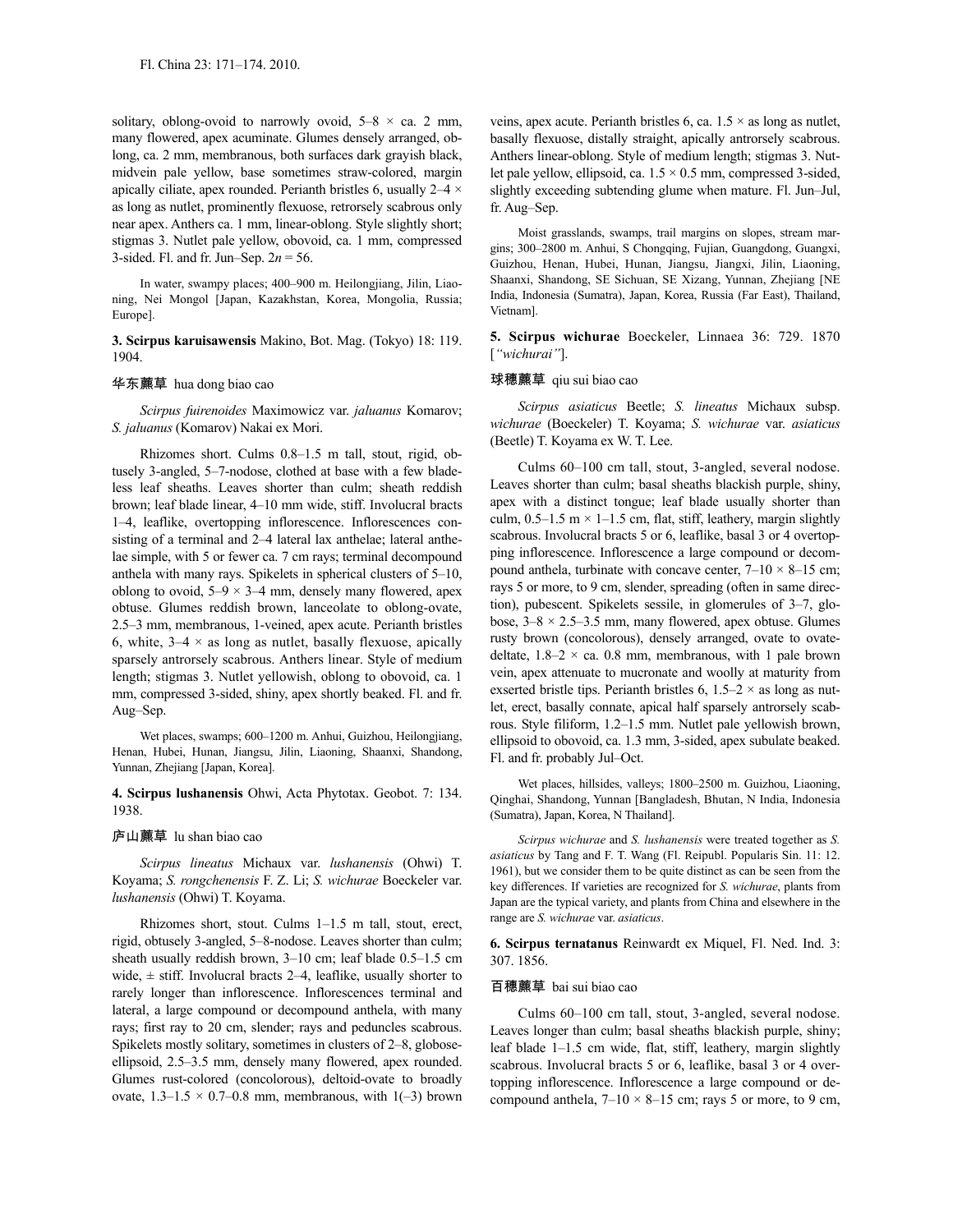stout, spreading, smooth. Spikelets sessile, in headlike clusters of 4–10, ovoid, ellipsoid, or oblong,  $3-8 \times 2.5-3.5$  mm, many flowered, apex obtuse. Glumes brown, densely arranged, broadly ovate to ovate-orbicular, ca. 1.2 mm, membranous, with 1 pale brown vein, apex obtuse to rounded. Perianth bristles 2 or 3, longer than nutlet, erect, apical half sparsely antrorsely scabrous. Style filiform, 1.2–1.5 mm; stigmas ?2. Nutlet pale yellow, ellipsoid, obovoid, or subspherical, 0.7– 1 mm, biconvex. Fl. and fr. (May–)Jun–Aug.

Wet places, hillsides, valleys; 300–1400(–1800) m. Anhui, Fujian, Guangdong, Guangxi, Hainan, Hubei, Hunan, Jiangxi, Shandong, Sichuan, Taiwan, SE Xizang, Yunnan [Bhutan, India, Indonesia, Japan, Myanmar, Papua New Guinea, Philippines, Thailand, Vietnam; Pacific islands].

**7. Scirpus chunianus** Tang & F. T. Wang, Fl. Reipubl. Popularis Sin. 11: 221. 1961.

# 陈氏藨草 chen shi biao cao

Culms 0.9–1.5 m tall, stout, obtusely 3-angled, acutely 3 angled just basal to inflorescence. Leaves longer than culm; sheath 5–7.5 cm; leaf blade 0.8–1.4 cm wide, flat, stiff, abaxial midvein and margin scabrous.Involucral bracts7, leaflike, overtopping inflorescence, abaxial midvein and margin scabrous. Inflorescence a large terminal decompound anthela; rays many, scabrous; first rays to 9 cm, stout, 3-angled. Spikelets sessile, in headlike clusters of 3–7, ellipsoid to oblong,  $4-6 \times 2-3$  mm, many flowered, apex obtuse to rounded. Glumes brown with dark brown short lines, deltoid-ovate, ca. 1.5 mm, membranous, 5-veined, apex rounded. Perianth bristles 2 or 3, white, slightly longer than nutlet, erect, apically sparsely antrorsely scabrous. Stamens 2. Stigmas ?2. Nutlet yellow, broadly ellipsoid to subspherical, ca. 1.5 mm, biconvex, densely minutely verruculose. Fl. and fr. Mar–Apr.

● Forests along valleys; 300–600 m. Guangdong, Guangxi, Hainan (Baoting), Hunan.

#### **8. Scirpus rosthornii** Diels, Bot. Jahrb. Syst. 29: 228. 1900.

### 百球藨草 bai qiu biao cao

Rhizomes short. Culms 70–100 cm tall, stout, 3-angled, stiff, nodose. Leaves overtopping inflorescence; sheath 3–12 cm, with transverse veins; leaf blade  $0.6-1.5$  cm wide,  $\pm$  stiff, abaxial midvein and margin scabrous. Involucral bracts 3–5, leaflike, usually overtopping inflorescence.Inflorescence a large terminal decompound anthela; rays 6 or 7, to 12 cm, stout, scabrous. Spikelets sessile, in headlike clusters of 4–15, ovoid to ellipsoid,  $2-3 \times ca$ . 1.5 mm, many flowered, apex subrounded. Glumes straw-colored to brown but later becoming blackish brown, broadly ovate, ca. 1 mm, with 3 green veins, apex obtuse. Perianth bristles 2 or 3, longer than nutlet, erect, apical half antrorsely scabrous. Stigmas 2. Nutlet yellow, ellipsoid to subspherical, 0.6–0.7 mm, biconvex. Fl. and fr. May– Sep.

Forests, forest margins, slopes, trail margins, wet places, swamps; 300–2600 m. Anhui, Chongqing, Fujian, Gansu, Guangdong, Guangxi, Guizhou, Henan, Hubei, Hunan, Jiangxi, Shaanxi, Shandong, Sichuan, Xizang, Yunnan, Zhejiang [Japan, Nepal].

**9. Scirpus filipes** C. B. Clarke, J. Linn. Soc., Bot. 36: 249. 1903.

### 细枝藨草 xi zhi biao cao

Rhizomes short, woody. Culms 25–100 cm tall, 3-angled, stiff, scabrous, obscurely nodose, clothed at base with several pale brown leaf sheaths. Leaves shorter than culm; sheath very long; leaf blade 5–6 mm wide, stiff, veins and margin scabrous. Involucral bracts 1 or 2, leaflike, overtopping inflorescence, both surfaces and margin scabrous. Inflorescence a terminal simple anthela or pseudolateral head; rays 7–12, to 6 cm,  $\pm$ slender. Spikelets solitary or in clusters of 2–6, brown, narrowly ovoid,  $7-9 \times 1.5-2$  mm, ca. 10-flowered, basally several glumes empty. Glumes reddish brown, lanceolate-oblong to oblongovate, ca. 4 mm, with 1–3 dark yellow veins, apex acute to obtuse. Perianth bristles 6, longer than nutlet, antrorsely scabrous. Stamens 3; anthers linear, ca. 2.5 mm. Stigmas 3. Nutlet yellow, obovoid, less than 1/2 as long as subtending glume, compressed 3-sided. Fl. and fr. May–Jun.

● Forests, forest margins, slopes, trail margins, grassy slopes, wet places, stream margins, swamps, on rocks; 300–2400 m. Fujian, Guangdong, Guangxi.

| 1a. Culms 70–100 cm tall; inflorescence |
|-----------------------------------------|
| a terminal simple anthela; spikelets in |
|                                         |
| 1b. Culms ca. 25 cm tall; inflorescence |
| a pseudolateral head; spikelets         |
|                                         |

#### **9a. Scirpus filipes** var. **filipes**

### 细枝藨草(原变种) xi zhi biao cao (yuan bian zhong)

Culms 70–100 cm tall. Inflorescence a terminal simple anthela. Spikelets in clusters of 2–6.

● Forests, forest margins, slopes, trail margins, grassy slopes, wet places, stream margins, swamps; 300–2400 m. Fujian, Guangdong, Guangxi.

**9b. Scirpus filipes** var. **paucispiculatus** Tang & F. T. Wang, Fl. Reipubl. Popularis Sin. 11: 221. 1961.

# 少花细枝藨草 shao hua xi zhi biao cao

Culms ca. 25 cm tall. Inflorescence a pseudolateral head. Spikelets 1 or 2.

● On rocks. Fujian (Nanping).

**10. Scirpus hainanensis** S. M. Huang,Fl. Hainan. 4: 538. 1977.

#### 海南藨草 hai nan biao cao

Rhizomes short or not. Culms tufted, 60–90 cm tall, slender, erect, terete, nodose, glabrous.Leaves basal or 3–5 on culm, shorter than culm; sheath brown, 1.5–3 cm, mouth obliquely truncate; leaf blade linear, 3–5 mm wide, flat, abaxial midvein and margin scabrous, apex acuminate. Involucral bracts leaflike, usually shorter than inflorescence, sheathing. Inflorescences consisting of a terminal and 3–5 lateral anthelae; rays long, each with  $3-12$  spikelets. Spikelets solitary, sessile or pedunculate, oblong to ovoid-oblong,  $5-7 \times 2-3$  mm,  $10-15$ -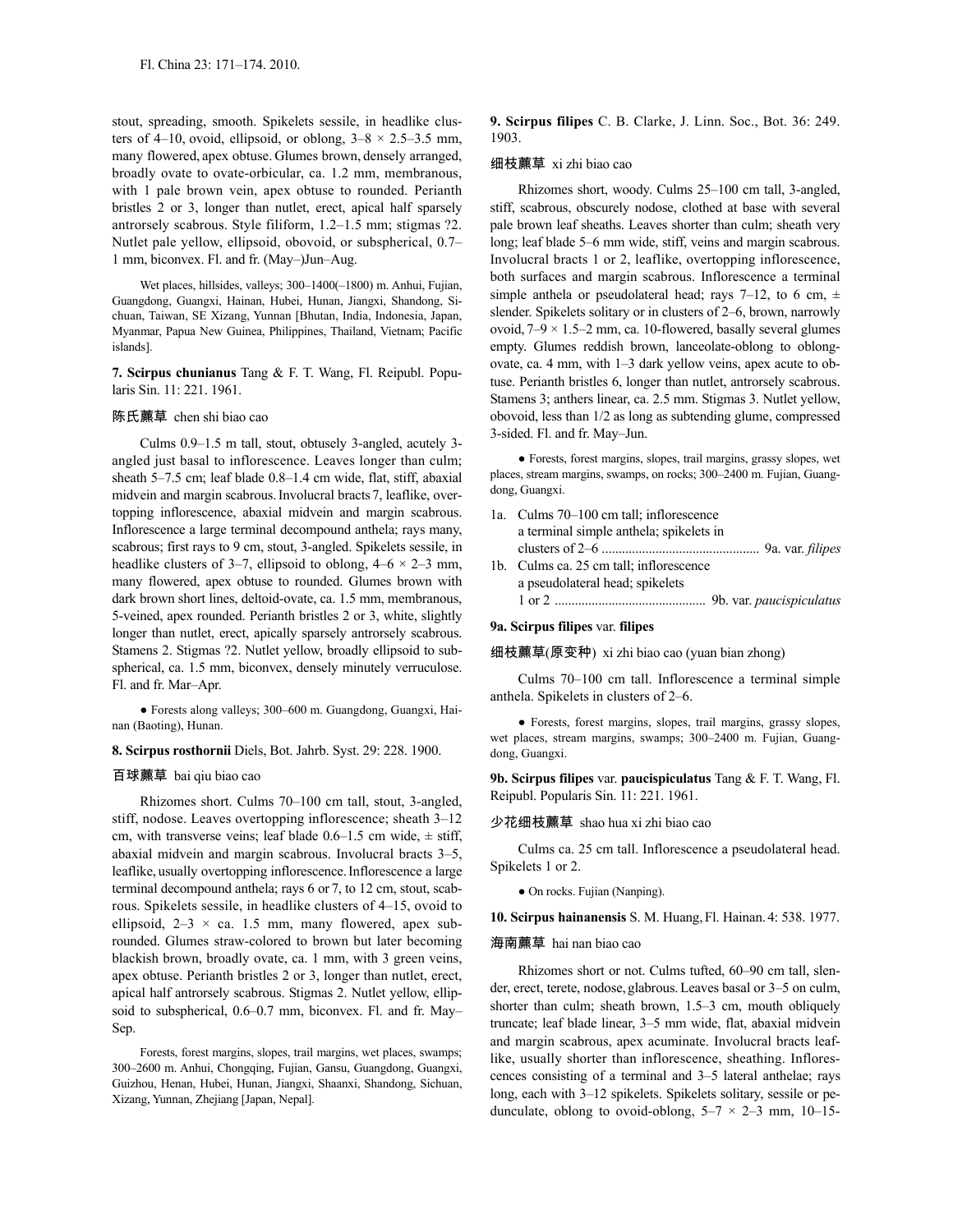flowered, sometimes spikelets bearing small plants. Glumes yellowish brown to pale yellow, ovate to oblong-ovate, 2–2.5 mm, membranous, both surfaces with dark brown short lines, with 1 yellowish green vein, apex acute to very shortly mucronate. Perianth bristles 6, ca. 1 mm, basally glabrous, apically densely yellowish brown long pubescent. Stamen 1; anther oblong, ca. 1 mm; connective apex short. Style ca. 1.5 mm, base slightly thickened; stigmas 3. Nutlet yellowish brown, obovoid to broadly obovoid, ca. 1.5 mm, 3-sided, shiny. Fl. and fr. Aug–Dec.

● Moist places, forests along valleys. Fujian, Hainan, Hong Kong, Jiangsu.

**11. Scirpus maximowiczii** C. B. Clarke, Bull. Misc. Inform. Kew, Addit. Ser. 8: 30. 1908. 佛焰苞藨草 fo yan bao biao cao

*Eriophorum japonicum* Maximowicz; *E. maximowiczii* (C. B. Clarke) Beetle; *Scirpus japonicus* (Maximowicz) Fernald (1905), not (Miquel) Franchet & Savatier (1877).

Rhizomes oblique, stoloniferous. Culms solitary, 15–30 cm tall, 3-angled, nodose, basally clothed with leaf sheaths eventually disintegrating into fibers, apically slightly scabrous. Basal leaves shorter than culm; leaf blade broadly linear, 3–6 mm wide, flat, apically abruptly narrowed to 3-angled, abaxial midvein and margin slightly scabrous, apex obtuse. Cauline leaves 2 or 3; sheath green, nearly black at apex; leaf blade linear-lanceolate,  $3-6$  cm  $\times$  4-6 mm, flat or slightly plicate. Involucral bracts 1–3, spathelike, suberect, base blackish brown. Inflorescence a terminal anthela; rays unequal in length, to 3 cm, each terminated by (1 or)2 or 3(or 4) spikelets, nodding on side, scabrous. Spikelets grayish brown, ellipsoid to ovoid, 5–7 mm, many flowered. Glumes elliptic to oblong,  $3-4 \times 1.2-1.5$ mm, membranous, 1-veined, apex obtuse. Perianth bristles 6, 4–6 mm, flexuose, antrorsely scabrous at apex. Stamens 3; anthers 2–2.5 mm. Style slender; stigmas 3. Nutlet narrowly obovoid,  $1.8-2 \times$  ca. 1 mm, 3-sided. Fl. and fr. Jul–Sep.  $2n = 64$ .

Wet places, slopes, alpine frozen soil; 1800–2400 m. S Jilin (Changbai Shan) [Japan, Korea, Russia (Far East, E Siberia)].

# **12. Scirpus paniculatocorymbosus** Kükenthal, Acta Horti Gothob. 5: 35. 1930.

# 高山藨草 gao shan biao cao

Rhizomes 3–5 cm, slender, creeping. Culms 18–30 cm tall, slender, scattered, glabrous. Leaves shorter than culm; sheath reddish purple; leaf blade 4–5 mm wide, flat, abaxial midvein and margin scabrous. Inflorescence a large panicle, consisting of a terminal and 2 or 3 lateral anthelae; rays 3 or 4, 1.5–4 cm; prophyll subtending a bisexual flower at base, on opposite side of bractlet. Spikelets solitary at ends of rays or raylets (secondary rays), narrowly ovoid,  $7-10 \times 1.5-2.5$  mm, 6–8-flowered. Glumes reddish purple, lanceolate, 5–7 mm (including awn), papery, with 3 green costae excurrent into a scabrous awn. Perianth bristles 6, very short, glabrous. Stamens 3; anthers linear. Style slender; stigmas 3, nearly as long as style. Nutlet narrowly obovoid, ca. 1.5 mm, 3-sided; persistent style base blackish purple. Fl. May, fr. Jun–Jul.

● Stream margins in grasslands; 2000–2800 m. W Sichuan.